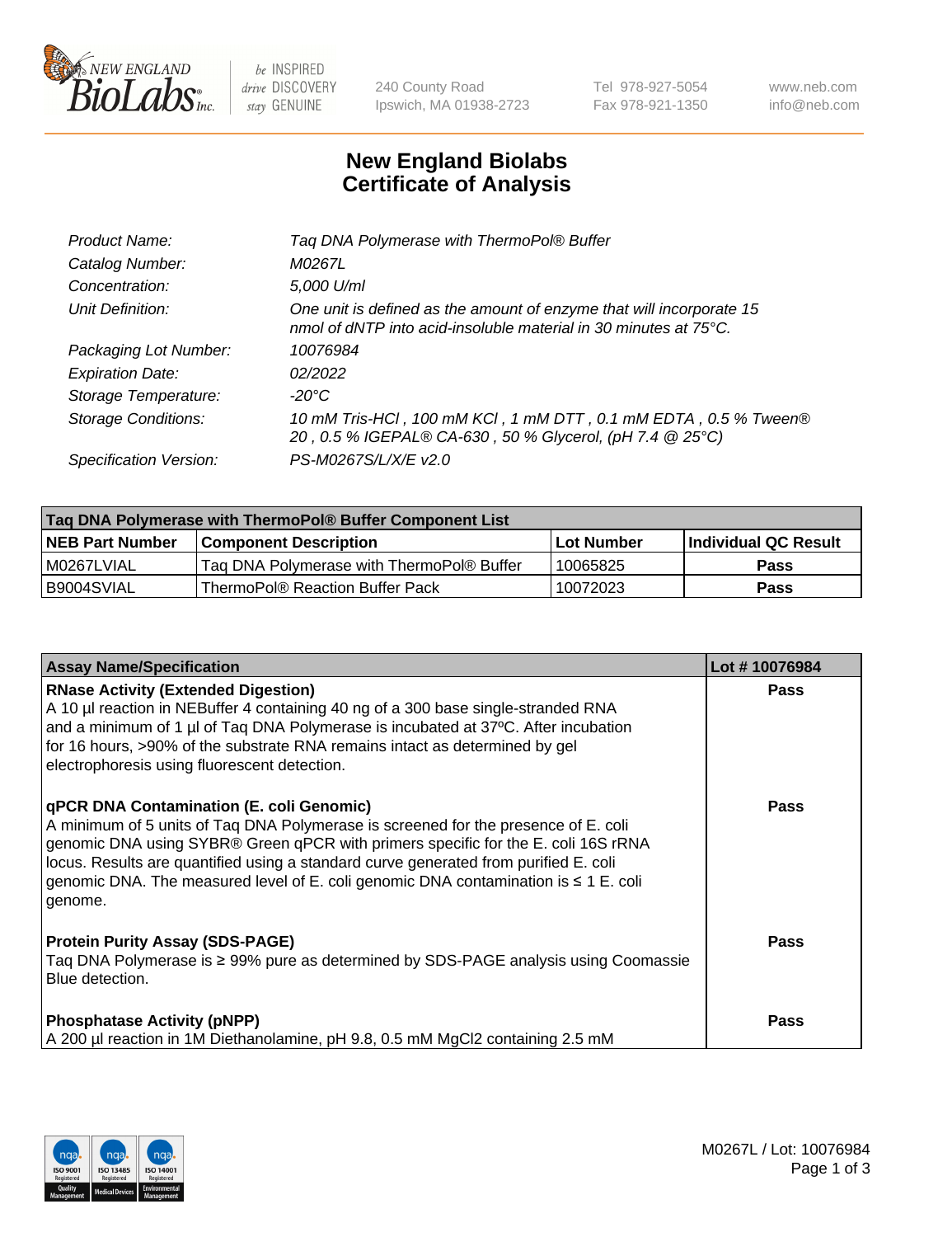

be INSPIRED drive DISCOVERY stay GENUINE

240 County Road Ipswich, MA 01938-2723 Tel 978-927-5054 Fax 978-921-1350

www.neb.com info@neb.com

| <b>Assay Name/Specification</b>                                                                                                                                                                                                                                                                                                                                              | Lot #10076984 |
|------------------------------------------------------------------------------------------------------------------------------------------------------------------------------------------------------------------------------------------------------------------------------------------------------------------------------------------------------------------------------|---------------|
| p-Nitrophenyl Phosphate (pNPP) and a minimum of 100 units Taq DNA Polymerase<br>incubated for 4 hours at 37°C yields <0.0001 unit of alkaline phosphatase activity<br>as determined by spectrophotometric analysis.                                                                                                                                                          |               |
| <b>Single Stranded DNase Activity (FAM-Labeled Oligo)</b><br>A 50 µl reaction in ThermoPol® Reaction Buffer containing a 10 nM solution of a<br>fluorescent internal labeled oligonucleotide and a minimum of 25 units of Taq DNA<br>Polymerase incubated for 30 minutes at 37°C and 75°C yields <10% degradation as<br>determined by capillary electrophoresis.             | <b>Pass</b>   |
| <b>Endonuclease Activity (Nicking)</b><br>A 50 µl reaction in ThermoPol® Reaction Buffer containing 1 µg of supercoiled<br>PhiX174 DNA and a minimum of 20 units of Taq DNA Polymerase incubated for 4 hours at<br>37°C and 75°C results in <10% conversion to the nicked form as determined by agarose<br>gel electrophoresis.                                              | <b>Pass</b>   |
| PCR Amplification (5.0 kb Lambda DNA)<br>A 50 µl reaction in ThermoPol® Reaction Buffer in the presence of 200 µM dNTPs and<br>0.2 µM primers containing 5 ng Lambda DNA with 1.25 units of Taq DNA Polymerase for<br>25 cycles of PCR amplification results in the expected 5.0 kb product.                                                                                 | <b>Pass</b>   |
| <b>Non-Specific DNase Activity (16 Hour)</b><br>A 50 µl reaction in NEBuffer 2 containing 1 µg of T3 or T7 DNA in addition to a<br>reaction containing Lambda-HindIII DNA and a minimum of 5 units of Taq DNA<br>Polymerase incubated for 16 hours at 37°C results in a DNA pattern free of<br>detectable nuclease degradation as determined by agarose gel electrophoresis. | <b>Pass</b>   |

This product has been tested and shown to be in compliance with all specifications.

One or more products referenced in this document may be covered by a 3rd-party trademark. Please visit <www.neb.com/trademarks>for additional information.